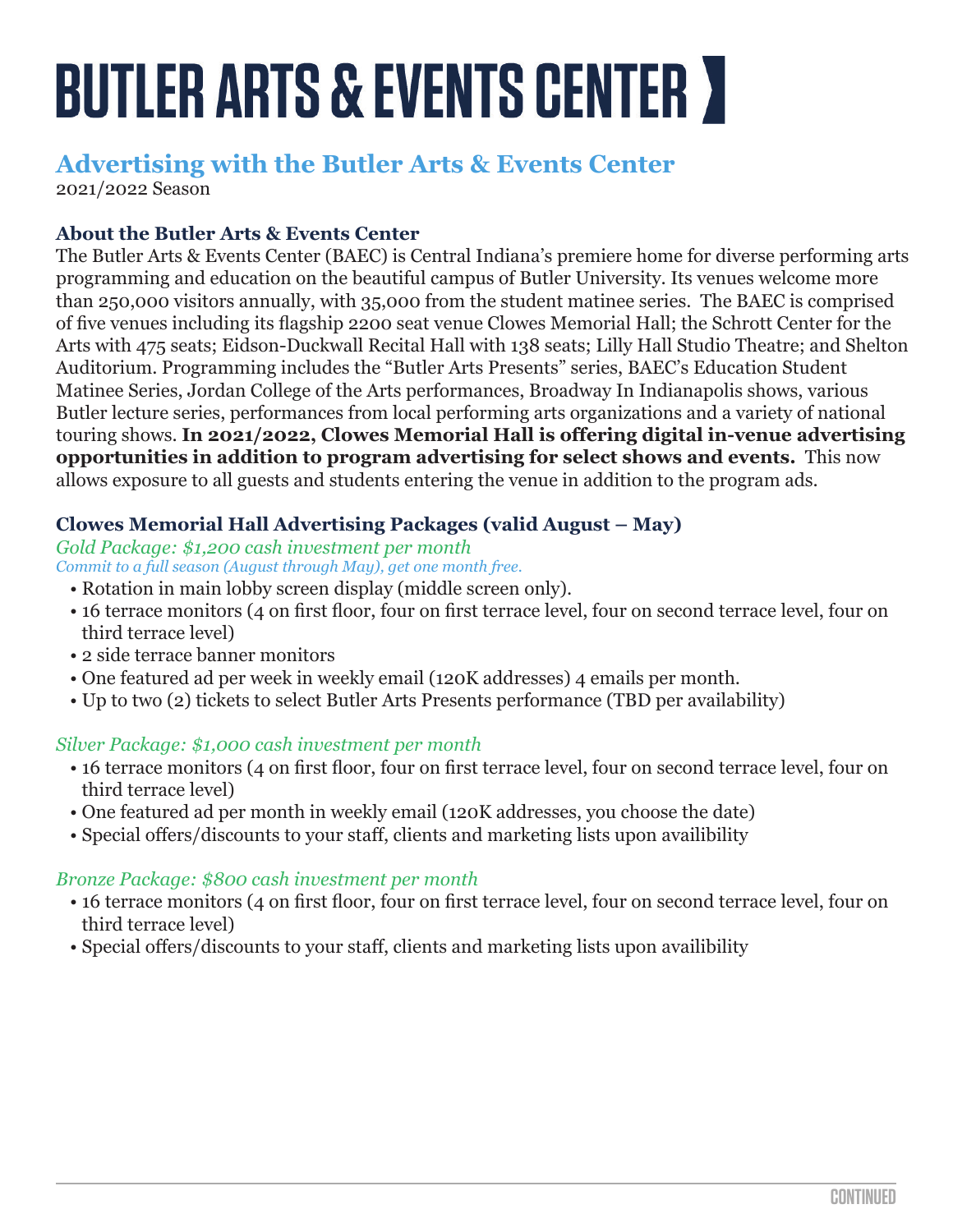# **Livestream Sponsoring**

#### *\$1,000 cash investment per month*

- Ad before live stream event as well as your logo on all info slides throughout performance (potential livestream reach up to 2.5k)
- Ad space on the event's performance webpage
- Special offers/discounts to your staff, clients and marketing lists (when available)

# **Web email advertising only**

#### *\$1000 cash investment per month*

• One featured ad per week in weekly email (120K addresses) 4 emails per month.

### **Web Page advertising**

*\$800 cash investment per month*

- Ad space available on our performance page and homepage
- Ad size available is 16x9

### **Tech & Specs**

- Ads will be on a rotating carousel with a display of 10 seconds.
- Can reach approximately 2,500 students weekly with significantly more when live shows return in January 2021.
- All monitors HD 1920x1080. Monitor sizes vary from  $75^{\degree}$  32" depending on location.
- Ads are expected to be presented in full specs. There would be an additional \$750 charge if you would like BAEC to design the ad.
- Must follow our advertising guidelines.

#### **Contact**

Betsy Sattler, Graphic Design & Digital Manager bsattler@butler.edu 317-940-8052